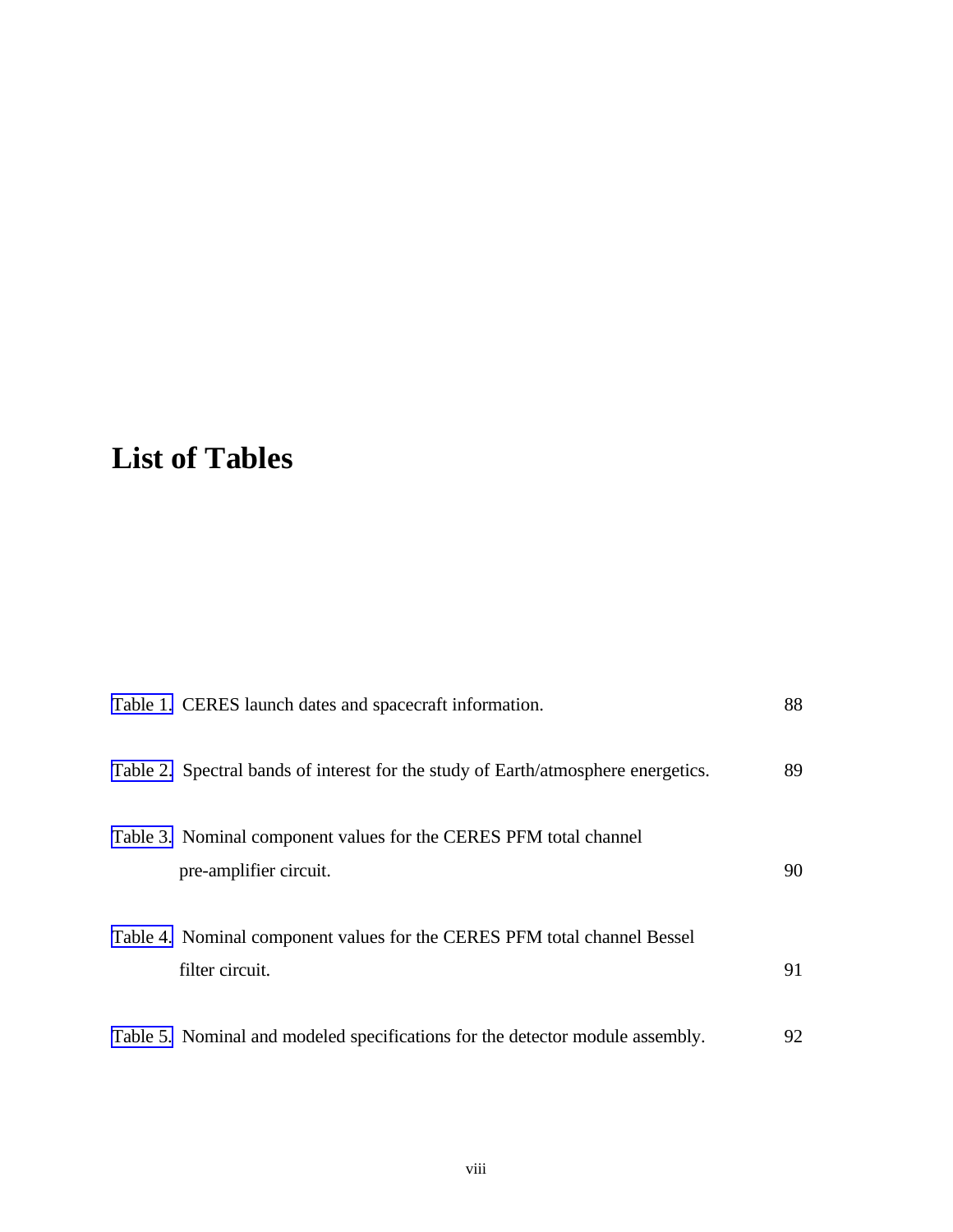|           | Table 6. Predicted time constant and responsivity sensitivities, $\partial A/\partial B$ , where |    |
|-----------|--------------------------------------------------------------------------------------------------|----|
|           | A equals either time constant, $\tau$ , or Responsivity, R, and B equals                         |    |
|           | layer thickness, δ, of the CERES detector module assembly.                                       | 93 |
|           | Table 7. Narrow Field Black body (NFBB) temperatures, unfiltered and filtered                    |    |
|           | radiances from the CERES ground calibration.                                                     | 94 |
|           | Table 8. Comparison of gains determined during the CERES ground calibration                      |    |
|           | to the predicted values determined with the end-to-end model.                                    | 95 |
|           | Table 9. Slow-mode numerical algorithm coefficient values in Eqs. 5.14 and 5.15                  |    |
|           | determined using the model.                                                                      | 96 |
|           | Table 10. Results of a study where the thermal impedance between the                             |    |
|           | compensating thermistor and aluminum substrate was varied.                                       | 97 |
| Table 11. | Overall number of footprints sorted by cloud categories for two                                  |    |
|           | weightings of the point spread function. Row and Column values                                   |    |
|           | correspond to the point spread function weightings displayed in                                  |    |
|           | Figures 5.33(a) and (b), respectively.                                                           | 98 |
| Table 12. | Overall number of footprints sorted by surface type for two                                      |    |
|           | weightings of the point spread function. Row and Column values                                   |    |
|           | correspond to the point spread function weightings displayed in                                  |    |
|           | Figures $5.33(a)$ and (b), respectively.                                                         | 99 |
| Table 13. | Comparison of the recovered <b>shortwave</b> TOA flux $(Wm^{-2})$ for the                        |    |
|           | two point spread function weightings displayed in Figure 5.33.                                   |    |

ix